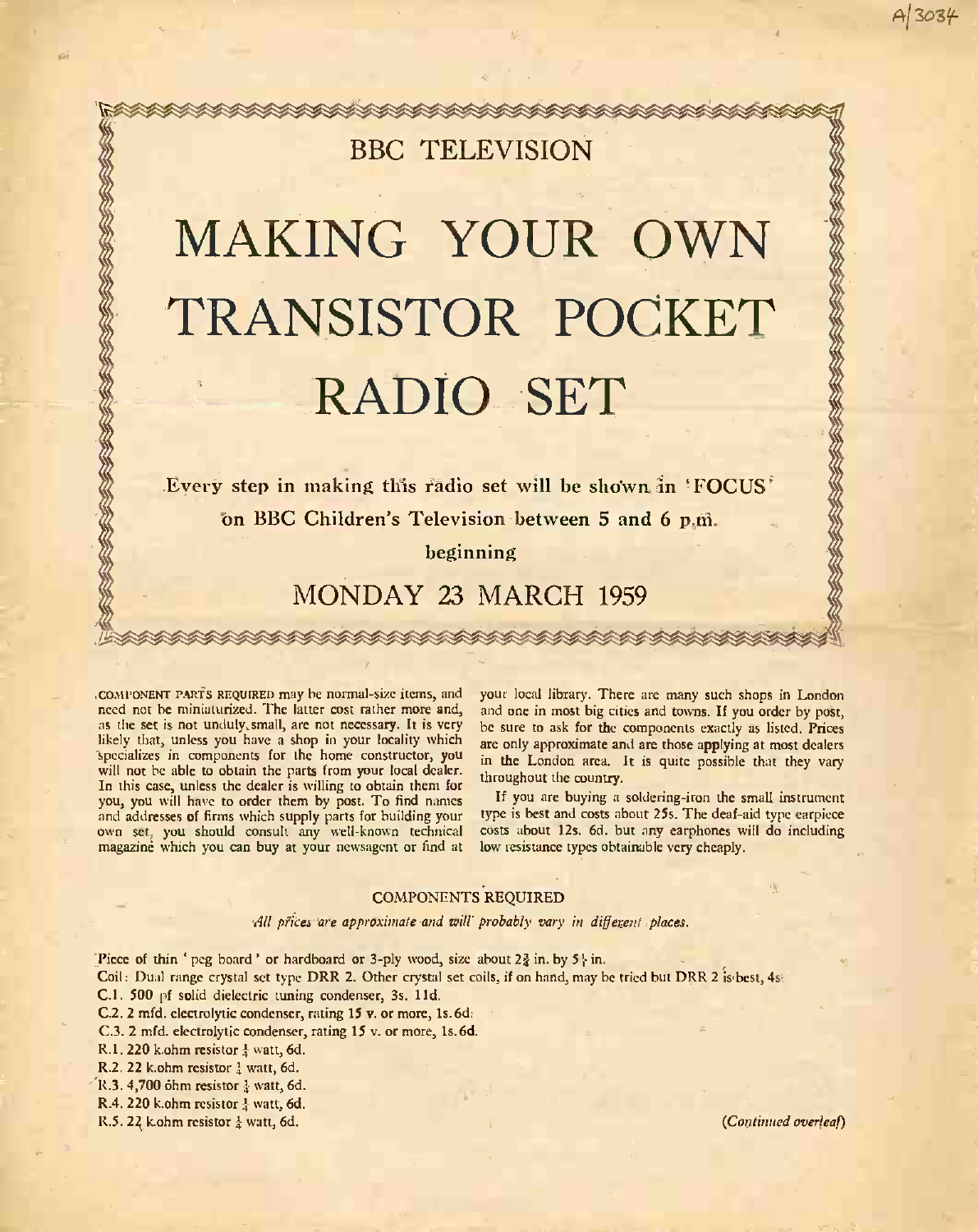### COMPONENTS REQUIRED (continued)

Two transistors (OC 71 or OC 70 or similar or Red Spot, or other Audio type). OC types 21s. each, others 7s. 6d. each. 15s. Small crocodile clip, 6d.

One Germanium diode detector, Is.

4 -tag board, 6d. Tuning knob, Is. Solder, 6d. (flux -cored)

Small amount tinned copper wire for connections, and sleeving.

Few feet of thin flex; small quantity of thin aerial wire.

Transistor type miniature 9 -volt battery type PP4, 2s.

Small box, wood or plastic, or strong cardboard

Headphones, any type; or deaf-aid earpiece.

### POINT -TO -POINT WIRING INSTRUCTIONS

- 1. Fix 500 pf variable condenser to board. C.1.
- 2. Fix tag board to opposite end.
- 3. Fix coil in position with small bracket.
- 4. Connect 'fixed' on C.1 to 'green' on coil.
- 5. Connect 'moving' on C.1 to 'black' on coil.
- 6. Connect ' red' on coil to ' black' on coil.
- 7. Connect 'blue' on coil to 'black' on coil (unless long waves are required when a small on-off switch should be connected between these points).
- 8. Connect 'yellow' on coil to red (or mauve) side of diode.
- 9. Connect 'black' on coil to end tag of board (Tag 1).
- 10. Connect other side of diode to plus ( + or red) side of 2 mfd. condenser C.2.
- 11. Connect other side (negative, or black side) of same 2 mfd. condenser C.2. to
	- (a) one end of 220 k.ohm resistor R.I.
	- (b) one end of 22 k.ohm resistor R.2.
	- (c) centre connection of one transistor Tr.l.
- 12. Connect other end of 22 k.ohm resistor R.2 to wire between black' on coil and tag I.
- 13. Connect tags 2 and 3 together and the other end of 220 k.ohm resistor R.1 to tag 3.
- 14. Connect the ' collector' connection of the transistor (red spot side) to negative (black,  $-$ ) end of the other 2 mfd. condenser C.3.
- 15. Connect the third and remaining connection to the transistor (emitter) to the wire between black' on coil and tag 1.
- 16. Connect also to the negative (black, --) end of the second 2 mfd. condenser C.3 one end of the 4,700 ohm resistor R.3.
- 17. Connect other end of same 4,700 ohm resistor R.3 to tag 3.
- 18. Connect other end (positive, red, +) of second 2 mfd. condenser C.3 to
	- (a) centre connection of second transistor Tr.2 (base)
	- (b) one end of 220 k.ohm resistor R.4.
	- (c) one end of 22 k.ohm resistor R.5.
- 19. Connect other end of 22 k.ohm resistor  $R.5$  to wire between 'black' on coil and tag  $1$ .
- 20. Connect other end of 220 k.ohm resistor R.4 to tag 2.
- 21. Connect the 'collector' connection of the second transistor Tr. 2, that is the red spot side, to tag  $4$ .
- 22. Connect the third and remaining connection (emitter) of this transistor Tr. 2 to tag 1.
- 23. Connect a short flexible wire from tag 1 to Positive (plus,  $+$ ) side of the battery.
- 24. Connect one end of a short flex to the crocodile clip and the other end of the flex to tag  $2<sub>z</sub>$ .
- 25. Connect one end of phones or ear -piece lead to tag 3.
- 26. Connect other end of the lead to tag 4.
- 27. Connect short piece of flex to 'mauve' on coil to form aerial connection
- 28. Bare the other end of this flex and connect to it, by twisting or soldering, the required length of aerial wire.

The receiver can be fixed in the box by the nut which holds the variable condenser C.1 to the board and the knob attached to the spindle of that condenser. Clip goes to battery negative  $(-)$  to switch on.